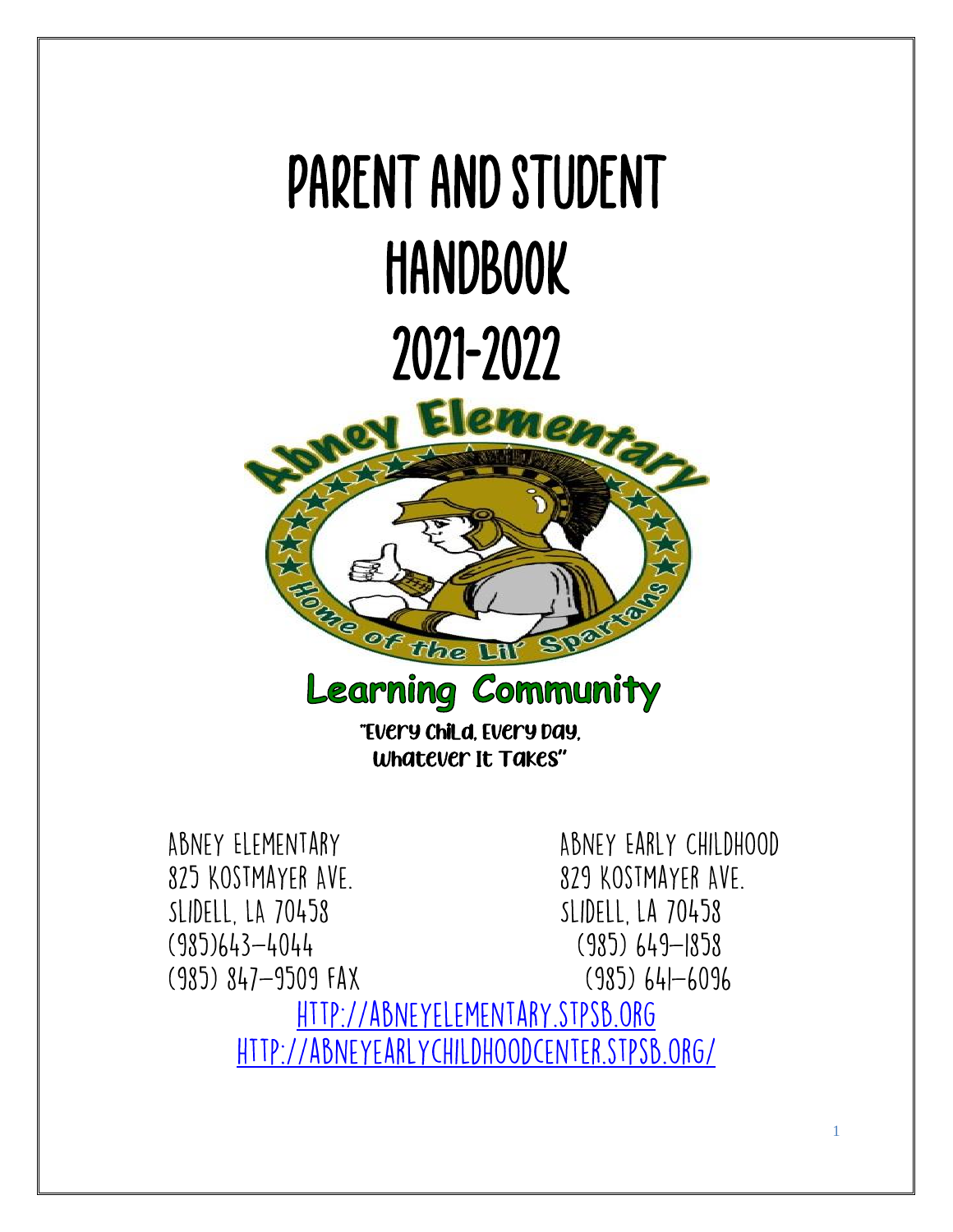Dear Families of Abney Elementary Learning Community,

The faculty and staff of Abney Elementary School welcome you to the 2021-2022 school year. Our Abney Learning Community strives to ensure the safety and well-being of each student in a student-friendly environment where the education of each student is valued.

In an effort to inform you of the policies and procedures specific to Abney Learning Community, we have put together this student handbook. Please read the important information in this handbook. The policies and procedures in this handbook along with those in the St. Tammany Parish School Discipline Policy Handbook will be upheld throughout the school year. Some of the information has been changed and new information has been added. Keep this handbook as a reference throughout the school year.The signature form (next page) must be signed and returned by Friday, August 20, 2021.

Additional communication will be sent home throughout the school year. Weekly classroom newsletters will be sent home with each student on Monday of each week. Visit Abney Elementary's website at [http://abneyelementary.stpsb.org](http://abneyelementary.stpsb.org/) and Abney Early Childhood's at [http://abneyearlychildhoodcenter.stpsb.org.](http://abneyearlychildhoodcenter.stpsb.org/)

On behalf of the faculty and staff, we extend an invitation for you to become an active member ofour school family. We encourage you to visit our school, become a member of our PTA, attend our programs, and become a volunteer. Whether you work at home or outside the home, there are many ways to become actively involved in your child's education.

Please feel free to contact us if we can be of assistance to you at any time.

SINCFRFIY.

Shaneika Sanders Diana Troyer

Shaneika sanders Diana Troyer Principal Principal

ABNEY ELEMENTARY ABNEY EARLY CHILDHOOD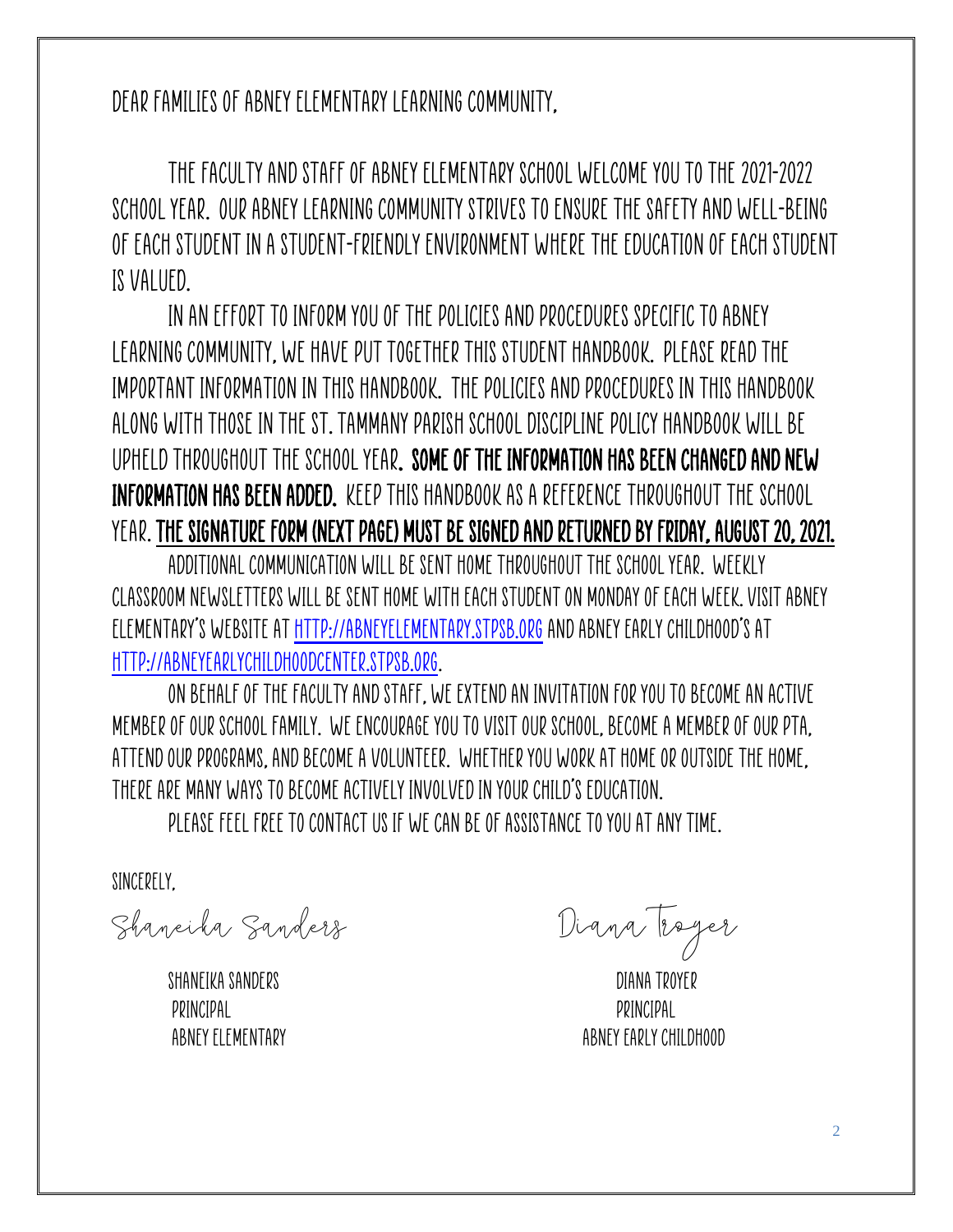MISSION STATEMENT



Every Child, Every Day ......Whatever It Takes



## OUR VISION

- $\triangleright$  to connect with all students with a clear understanding of each student's strengths. WEAKNESS, BACKGROUND AND CULTURE.
- $\triangleright$  to use data to guide instruction, which will impact student achievement.
- $\triangleright$  TO LEAVE A POSITIVE IMPRINT ON EACH STUDENT'S LIFE, CREATING THE EAGERNESS AND APPRECIATION FOR LEARNING

## OUR BELIEFS

1. Students' learning needs are the primary focus of the school.

2. Students learn in different ways and should be provided with a variety of instructional approaches to support their learning and accommodate differences in their learning styles.

3. Each student is a valued individual with unique physical, social, emotional, and intellectual NFFDS.

4. Students can produce quality work which demonstrates their understanding of essential knowledge.

- 5. A safe and physically comfortable environment promotes student learning.
- 6. The commitment to continuous improvement is imperative if our school is to enable students to become confident, self-directed, lifelong learners.
- 7. Each student's self-esteem is enhanced by positive relationships and mutual respect among and between students and staff.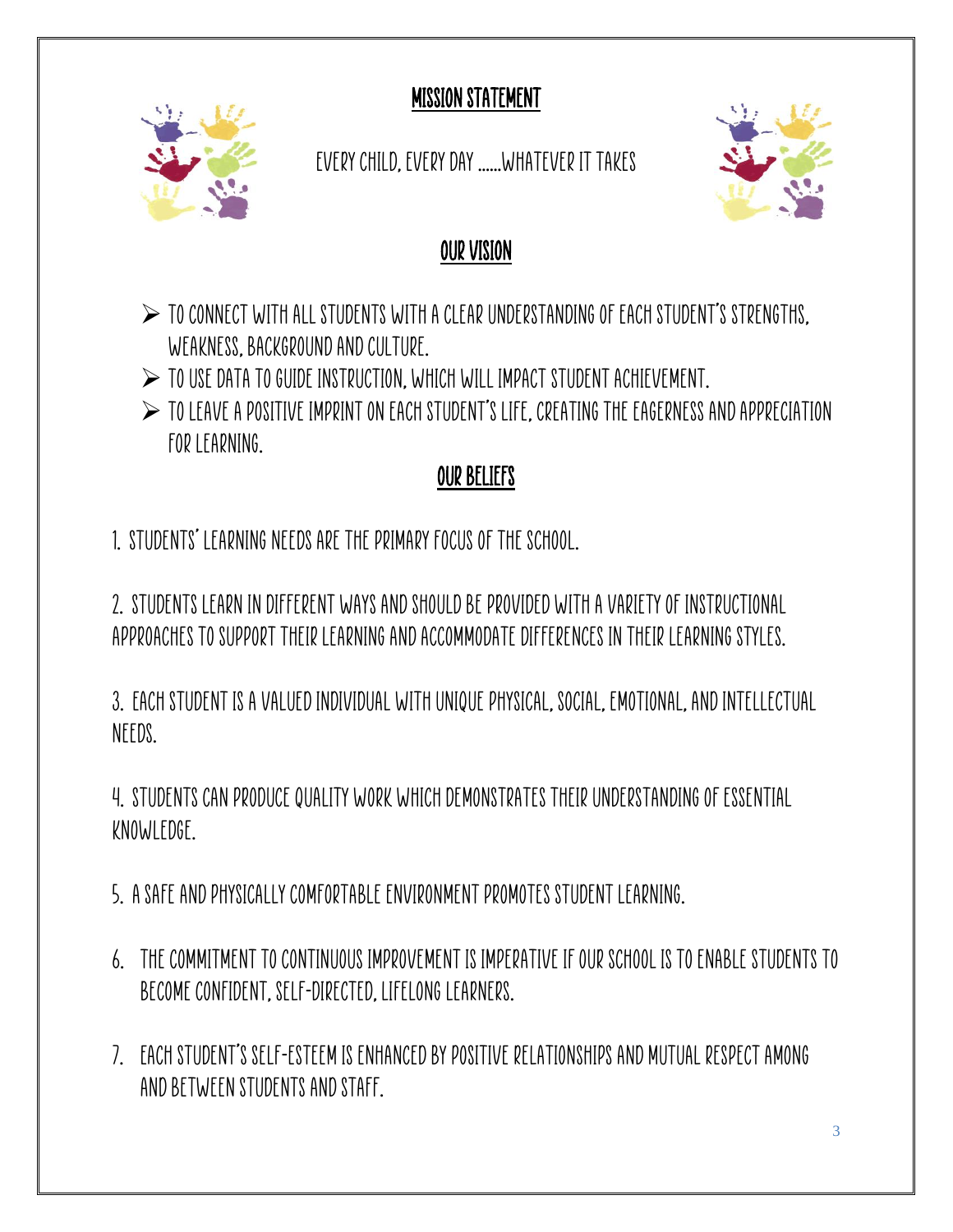#### DISCIPLINE POLICY

 Abney Elementary and Abney Early Childhood haveestablished the following guidelines as a proactive measure in positive school discipline (PBS). It by no means replaces school board policy. THE ST. TAMMANY PARISH SCHOOL BOARD POLICY ON DISCIPLINE CAN BE FOUND IN THE *ST. TAMMANY PARISH* Handbook on Attendance, Discipline and Student Records.

#### Louisiana Positive Behavior Intervention Support Initiative

Positive Behavior Intervention Support is a collaborative, assessment-based approach to developing effective interventions for problem behavior. It emphasizes the use of proactive, educative, and reinforcement-based strategies to achieve meaningful and durable behavior and lifestyle outcomes. PBIS aims to build effective environments in which positive behavior is more effective than problem behavior.

We will continue to use the PBIS program school-wide with each teacher and staff utilizing both classroom and school wide systems daily to encourage positive behaviors in order to promote high academia.

Remember: Discipline does not mean "punishment". Discipline means teaching acceptable behaviors for living. The goal of discipline is teaching children respect and responsibility for property, others, and for themselves.

all students and staff beganimplementingA.E.S. which means to: Always Be Kind. Exceed Expectations. Strive for Excellence. BE A SPARTAN!

 In addition to our school-wide expectations, we take proactive measures when it comes to the issue of bullying. Below is an overview of our parish policy on bullying which is actively followed at Abney.

Bullying is a form of aggression, and it occurs when a person(s) willfully subjects another person (victim), to an intentional, unwanted and unproved, hurtful verbal and/or physical action(s) at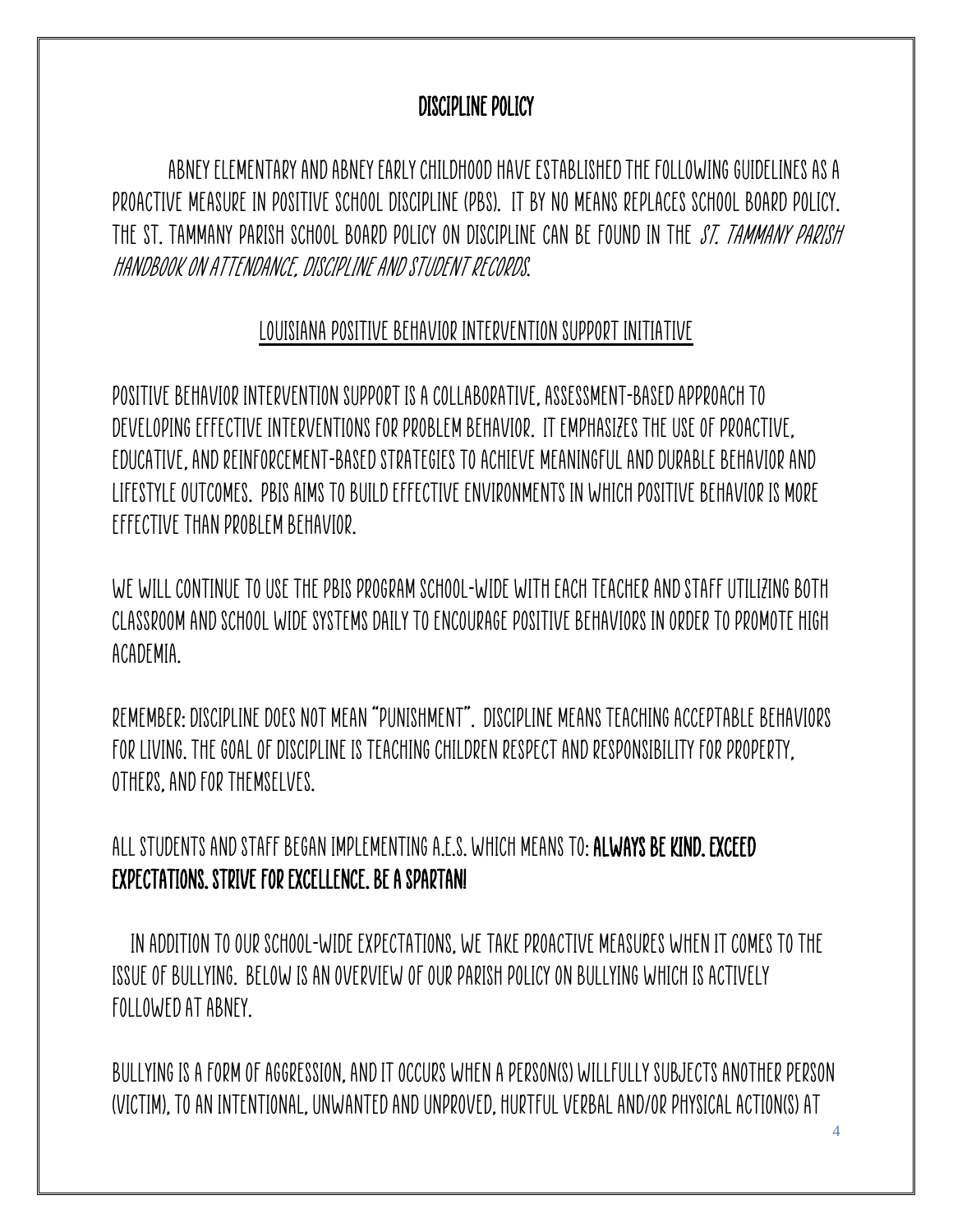any school site or school-sponsored activity or event. Bullying may also occur as various forms of hazing, including initiation rites perpetrated against a student or a member of a team. The behavior is repeated or has the potential to be repeated overtime.

Allegations of bullying will be promptly investigated, giving due regard to the need to confidentiality and the safety of the alleged victim and/or any individual(s) who report incident(s) of bullying. An individual has the right to report an incident(s) of bullying without fear of reprisal or retaliation at any time. Retaliation in defined as meaning "to pay back (an injury) in kind." When a person is accused of having behaved in an inappropriate fashion, especially bullying, the common reaction of that person is to be angry and want to pay the "alleged victim" back (retaliate). Retaliation must not occur and will not be tolerated. Proven allegations of bullying can have serious consequences for the person deemed guilty, including verbal or written reprimand, in-school or out-of-school suspension, disciplinary reassignment, and/or expulsion.

Victims of bullying have responsibilities. Victims should clearly tell the bullies to stop. If bullying persists, victims should not ignore the incident(s) but should report immediately the incident to someone at school. Students should tell their parent(s). If the bullying continues after the victim clearly indicates aggressor should stop, the student should make a written record of the incident including dates, times, witness or witnesses, and parties involved in the incident. The incident should be reported immediately to an adult who has authority over the student(s), for example, a teacher, guidance counselor, assistant principal, or principal. Victim(s) should avoid being alone with the person(s) who attempted to bully them in the past. Victim(s) of bullying that are uncomfortable reporting to adult personnel at school, should contact another appropriate adult or friend who will report on their behalf.

The faculty and staff are always on the lookout for students demonstrating appropriate behavior in the school setting.

Incentives provide reinforcement for a class or an individual student when they are "caught" following the school expectations.

Look for PBS Initiatives and further information in monthly newsletters, the school website, and Teacher's weekly communications.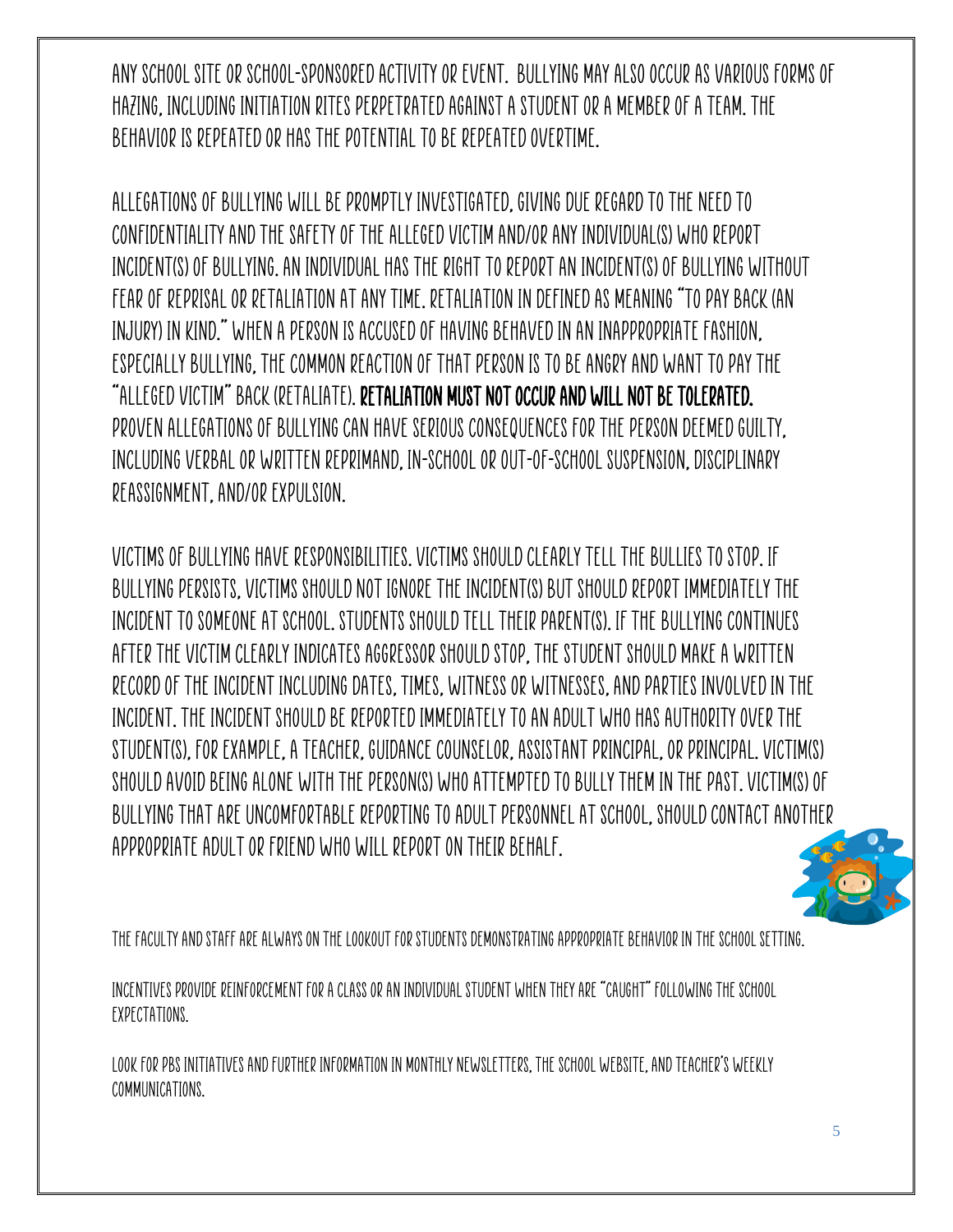#### UNIFORM POLICY

Abney Elementary School and Abney early childhoodstudents are required to wear uniforms to school every day, unless a designated dress down day has been offered. Students must follow the St. Tammany Parish guidelines when wearing "free dress" attire.

Our PTA sells spirit shirts which can be worn on Fridays and our various clubs and



 $\emph{Girls}$  may wear khaki shorts, skorts (skirts with shorts attached underneath), pants, or jumpers. The minimum length is at the fingertip when standing erect with arms extended down the sides as stated in the [St. Tammany](http://www.stpsb.org/DisciplineHandbook/DistrictHandbook.pdf) [Parish Handbook.](http://www.stpsb.org/DisciplineHandbook/DistrictHandbook.pdf) Clothing items that are too tight are not permissible. No jeggings or patterned/neon leggings are allowed at any time. This rule applies to boys as well.

 $\emph{Bous}$  may wear khaki shorts or pants as long as they conform to the parish dress code policy–baggy pants that will not stay up at the waistline are not allowed. All shorts and pants should be secured at waist level. For males, the length of the hair may not fall below the base of a collared shirt or past the eyebrows. Longer hair must be secured in a manner that does not allow the hair to touch the collar (i.e. higher ponytail).

BOUS and Girls MAY WEAR UNDERSHIRTS UNDERNEATH THE SCHOOL UNIFORM SHIRT. THE UNDERSHIRT SHOULD NOT HANG below the hem of the uniform shirt or the uniform sleeve. School spirit shirts can be purchased through the PTA and can be worn on Fridays. Short or long sleeve T-shirts, turtlenecks or mock turtlenecks may be worn underneath the short sleeve uniform shirt, but must match the color (hunter green, heather grey, white) or the uniform shirt and not decorated in any manner.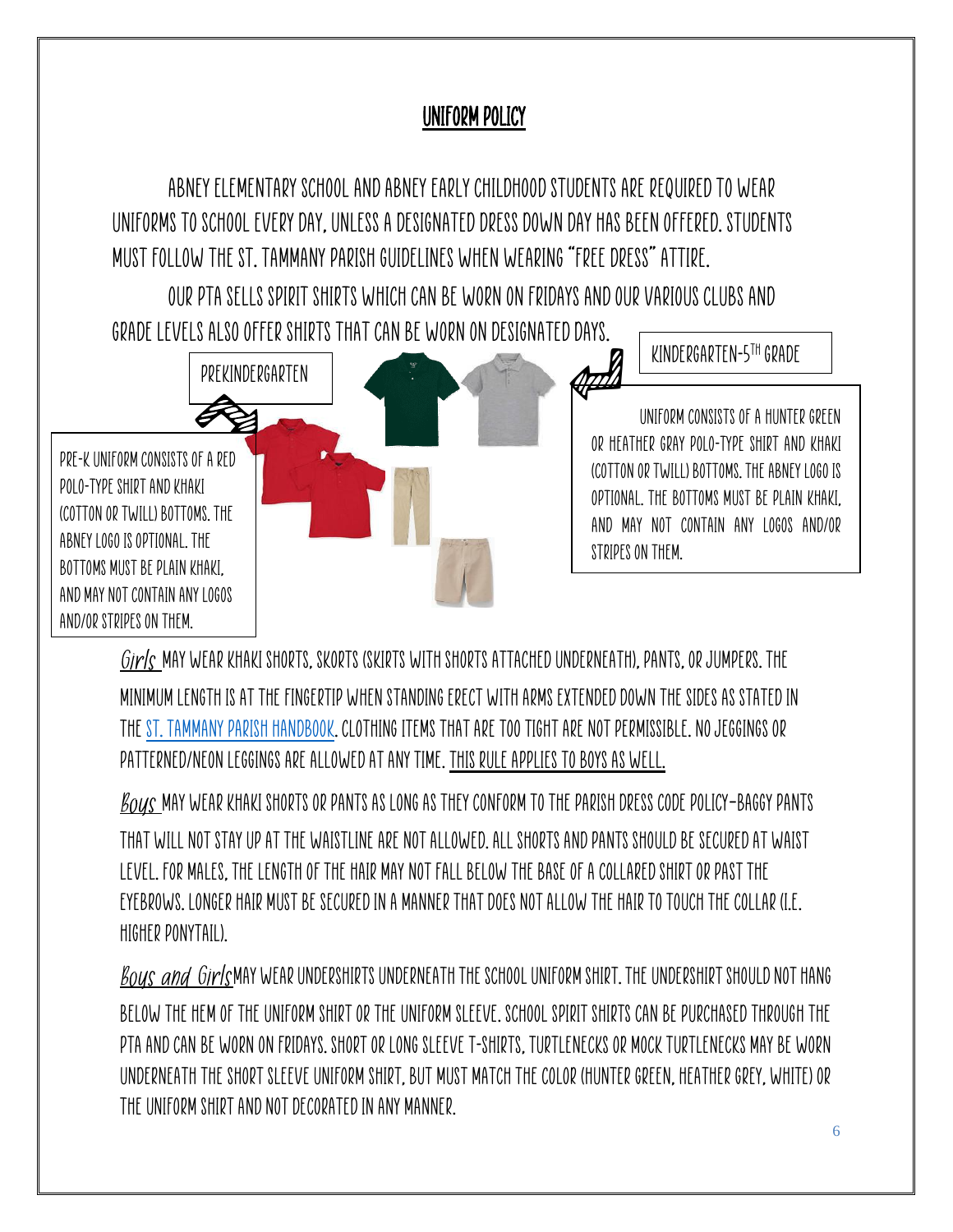Jackets WINTER OUTERWEAR (JACKETS, COATS, SWEATERS,) MUST ZIP, SNAP, OR BUTTON FROM TOP TO BOTTOM. PULLOVER sweatshirts or jackets are permitted if they are plain hunter green, heather grey, or white without hoods. Abney Elementary outerwear is acceptable. Jackets worn in class must be uniform color with no hood.

Due to safety issues, earrings should not hang lower than one (1) inch. Hoods, hats, caps, and bandanas are not to be worn on campus during regular school hours. Hoods or winter hats may be worn outdoors while on campus during inclement weather (below 40 degrees), but must be removed when entering the building. Hair must be clean and colored natural hair color (real or synthetic). Sculptured hair styles will not be permitted, which includes Mohawks and Mohawk-style haircuts. Pictures, symbols, letters, numbers, etc. will not be permitted. Hair must be cleanand not unusually colored. Ornate headbands, such as cat ears, are not allowed, as they can be a potential safety hazard. Headbands on the forehead are also not allowed. For your child's safety, appropriate shoes should be worn for the [classroom and the playground. Tennis](http://www.stpsb.org/DisciplineHandbook/DistrictHandbook.pdf)  [shoes](http://www.stpsb.org/DisciplineHandbook/DistrictHandbook.pdf) should be worn on Physical Education days. All shoes must have a back and a rubber sole. Slip-on style shoes, cleats, slides or high heeled shoes or boots, are not appropriate for school.

Please refer to the District Handbook for Students and Parents for additional information regarding dress code policies. Uniform checks will be performed periodically during the school year. Please be sure that your student(s) meet the uniform guidelines at all times.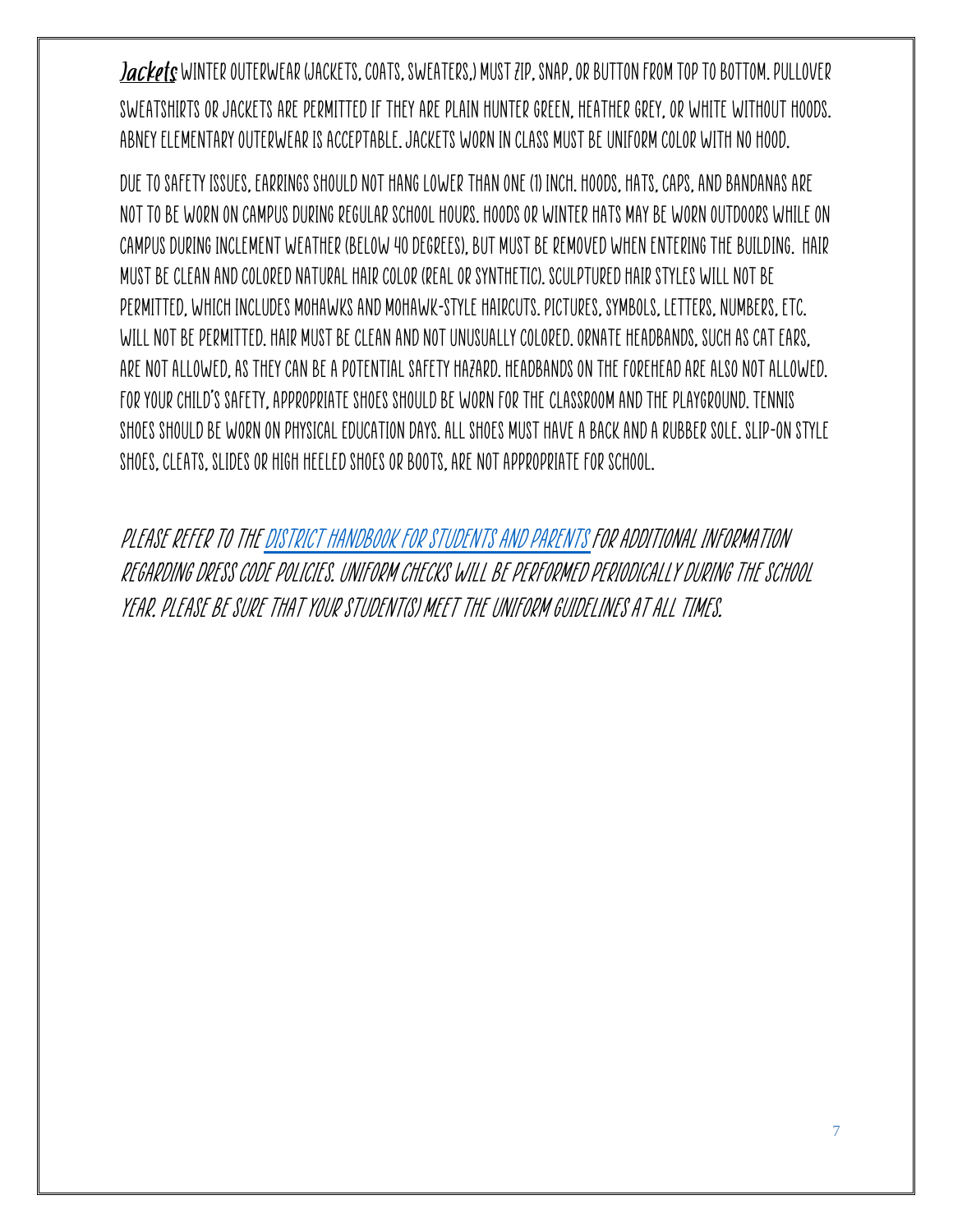## SCHOOL INFORMATION

## ATTENDANCE AND ABSENCE NOTES

Students are expected to be in attendance every day scheduled by the St. Tammany Parish School Board. Louisiana Compulsory Attendance Law states that students in the elementary school grades will be allowed ten absences each school year. Excuses for all absences must be presented in writing to the school within two days of the absence. PLEASE NOTE: Act 103 of the 1994 State Legislature deals with student truancyand tardiness and requires principals to report absences and tardiness to the child welfare supervisor. The Supervisor of Child Welfare must refer a student who is absent or tardy without an acceptable excuse five or more times in one month to the family or juvenile court. Policy also mandates that automatic retention of a student who has been absent for 10 or more days in a school year (extenuating circumstances are taken into consideration). Students are responsible for making up all missed assignments in a reasonable amount of time. Parents may request assignments for extended circumstancesby calling the school office. A 24-hour notice must be given prior to picking up missed assignments. These assignments may be picked up in the school office.

A student may earn a perfect Attendance Award at the end of the year if he/she has not missed one day of school and has not been tardy, nor checked out, on any occasion. A student who has one tardy or one check-out will not be eligible for the award. It is encouraged that parents schedule doctor's appointments outside of school hours if at all possible.

For more information on Louisiana's Compulsory Attendance Law, please visit the following WEBSITE:

<http://www.louisianabelieves.com/academics/attendance-requirements> For additional information on St. Tammany Parish School Board Pupil Progression and Attendance Policy please visit the following website:

[www.stpsb.org/files/pupilprogressionplan.pdf](http://www.stpsb.org/files/pupilprogressionplan.pdf)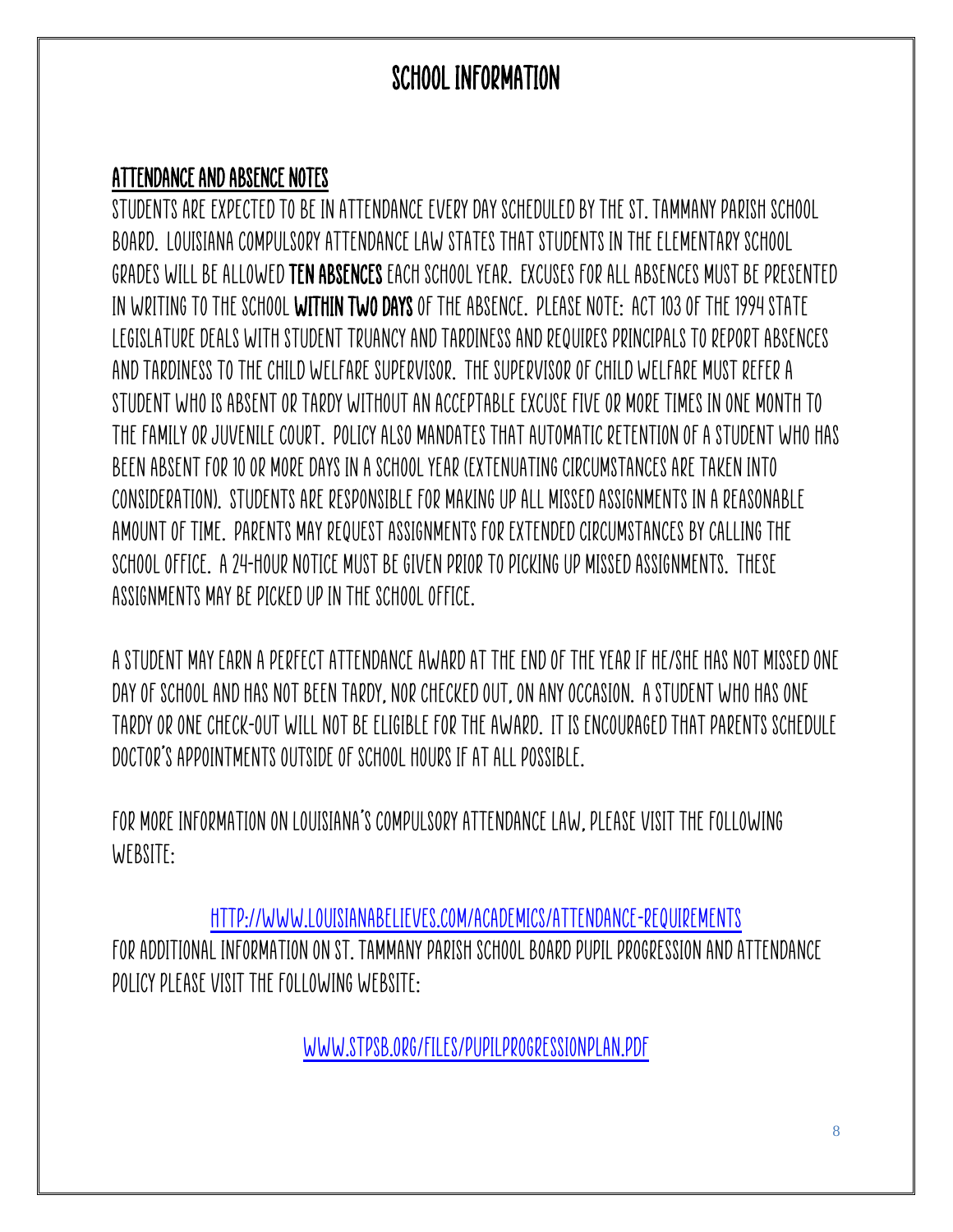#### **BOOKBAGS**

It is the responsibility of the parent or guardian to check the student book bag each morning before school for inappropriate items being brought to school. Examples of these are cell phones, toys, electronic devices, and look-alike guns or knives.

## TARDY & CHECK-OUT

## TARDY

Students who are late to class disrupt the educational process for themselves as well as other students. Please assist us in teaching your child the lifelong skill of promptness. Students are permitted on campus beginning at 7:45. Our instructionalday begins promptly at 8:15. A student is considered tardy if he/she is not in class and seated by 8:15 AM (students are marked absent if they are not in their homeroom teacher's class by 8:15 AM). STUDENTS MAY NOT SIGN THEMSELVES IN AT THE FRONT OFFICE WHEN THEY ARRIVE TARDY. A PARENT/GAURDIAN MUST ACCOMPANY THE STUDENT TO THE FRONT OFFICE AND SIGN HIM/HER IN. When inclement weather is in the forecast for our area, please plan ahead and allow enough time for school travel, as traffic will be congested. Students who ride the bus to school are not considered tardy. Tardies are cumulative for the entire school year. Excessive unexcused tardies are reported by the Supervisor of Child Welfare to truancy/family or juvenile court.

#### CHECK-OUTS

Students will be checked out only to the parents, legal guardian or the specified person on the emergency contact card or after the office has obtained permission from the parent/guardian. ALL changed made in the office for the person not listed on the emergency card, must be done so with written permission from the parent or legal guardian and must provide proof of identification upon making the request/change. All persons checking out a student must present proper identification , this includes parents and legal guardians. Students are excused to check out during the day for the following: a) medical appointments b) funerals c) sickness d) illness in immediate family e) religious holidays f) natural catastrophe g) disaster. Students returning to school after being absent have two (2) days to present proof of their absences in order to be excused. STUDENTS MAY NOT BE CHECKED OUT AFTER 2:40.

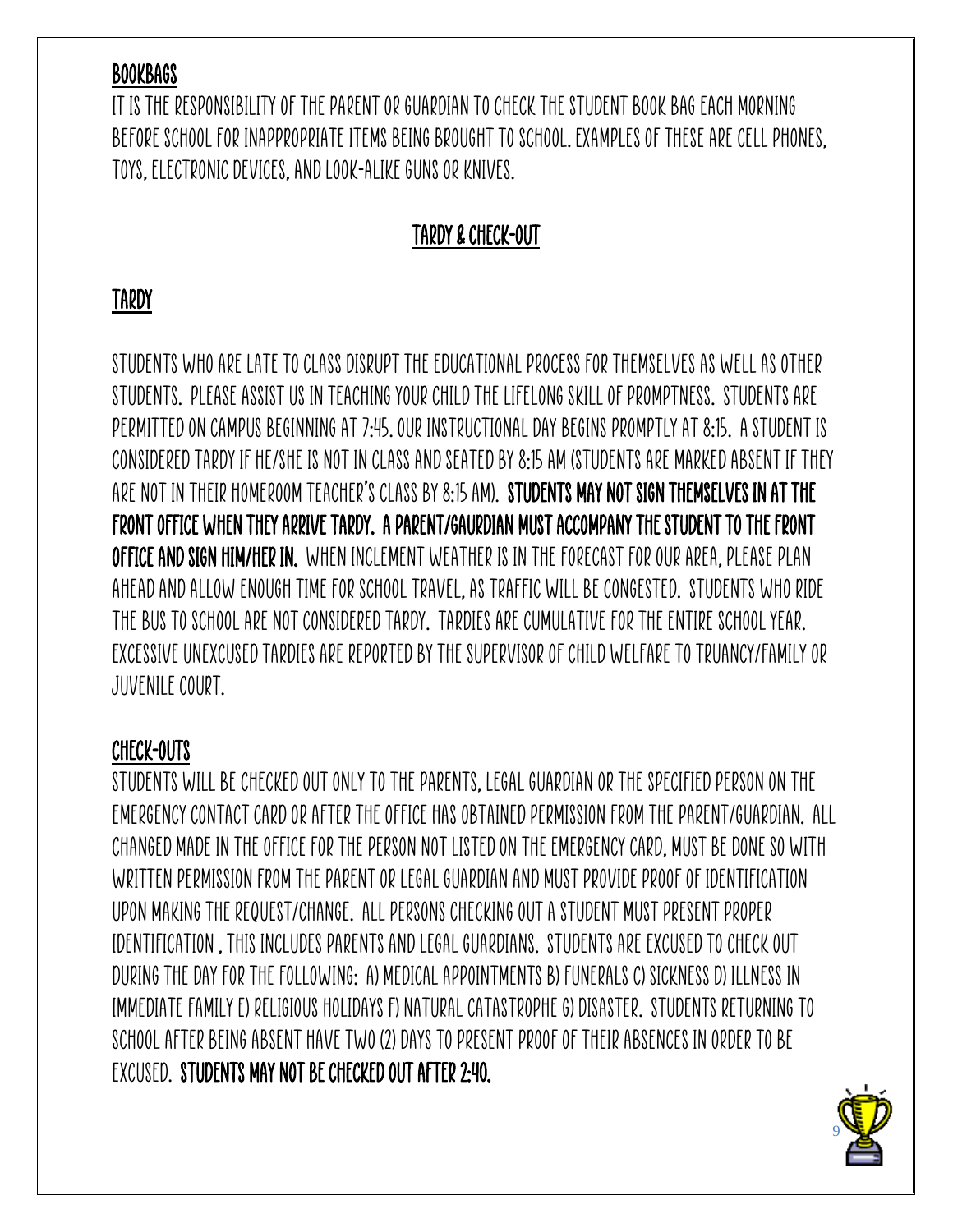## AWARDS PROGRAMS

AN AWARDS PROGRAM WILL BE HELD AT THE END OF THE SCHOOL YEAR FOR STUDENTS IN 1 $^{\text{ST}}$ -5TH GRADE. Individual, classroom, and school-wide awards provide incentives for positive behavior, good character, and academic goals.

#### Honor Roll:

Each 9 week grading period, students will be honored for academic achievement. Parents will be INVITED TO ATTEND AND PHOTOS WILL BE TAKEN FOR THE NEWSPAPER AND SCHOOL WEBSITE BY THE PUBLICITY committee.

#### CAFETERIA PROCEDURES

Freeand reduced lunch are now available online these forms must be completed in order for your child to receive free or reduced lunch.

## Each student who was on the free/reduced lunch list the previous year, must have a newly completed, approved lunch application turned in within the first 30 days of school to receive free or reduced lunches for the year.

New students applying for free or reduced lunches will need to pay for lunches consumed in the cafeteria until their form is approved.

The cafeteria is responsible for collecting all money. Please make checks payable to "Abney Elementary Cafeteria." Please send each child's money in a separate envelope to his/her teacher. The envelope must be labeled with the child's name, grade, teacher's name, and cafeteria I.D. number. Lunch money must be sent the first day of the school week. Payment by the week, month, or longer is accepted. The cafeteria must be notified of overpayments before the end of the school year in order to issue a refund.

Extra milk must be paid for each day as the child gets the milk. No canned drinks or outside food (Fast Food) are allowed with students in the cafeteria unless accompanied by an adult. This includes breakfastand lunchitems.

Please make sure your child has money in the cafeteria account.

Check the monthly menu for current prices.

If you have any questions, you may call the school cafeteria direct at 643-2242.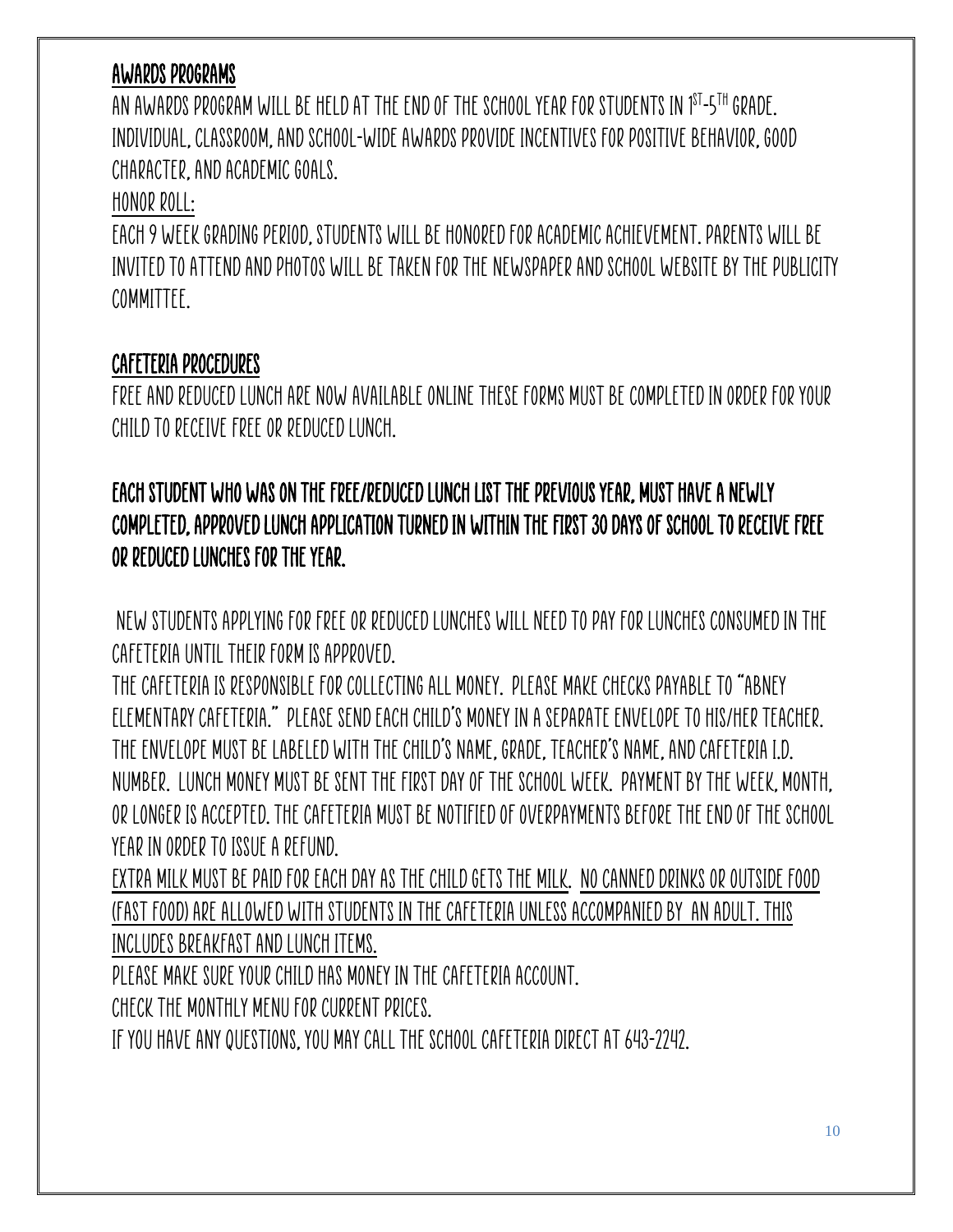Breakfast will be served until 8:05 a.m. (unless on a late bus). Students arriving after this time should eat breakfast before arrival and will need to go straight to class. Carline students arriving after 8:05am will not be allowed to eat breakfast.

#### **CHAPERONES**

PARENTS MAY BE ASKED TO SERVE AS CHAPERONES. FOR SAFETY REASONS, CHILDREN NOT ENROLLED IN THE participating class may not attend the field trip. Parents who agree to chaperone must provide their own transportation to and from the field trip. Chaperones are asked to dress appropriately for a school function and refrain from smoking/talking on a cell phone while supervising our students. We ask that chaperones are limited to two per student. Chaperones will check in and remain in the front office until departure time for a field trip.

#### **CONFERENCES**

A parent-teacher conference is a chance for adults to talk about how a child is progressing in school. It is an opportunity for you, as a parent, to ask questions about any concerns you may have regarding your child's progress. Because each child's progress is important and confidential, please refrain from asking these types of questions in any informal situations (i.e., during volunteer time, Open House, etc.). Please schedule all conferences through the teacher. When arriving for a conference, even if it is after school, please sign in at the office.

#### **COUNSELORS**

Guidance and Counseling services are available to help children become aware of their abilities, aptitudes, interests, and attitudes. We also have a Mental Health Provider available full time. Requests to speak with a counselor can come from the student, teacher, parent, or administrator. Talk to your child's teacher for more specific information.

#### CRISIS PLAN

Should an emergency arise that requires children to be picked up early, all children will be signed out by parents in a designated area. During the school year, practice drills will be held for severe weather, fire, and lock-down situations. By practicing ahead of time, our students will be calm and confident should an actual emergency arise.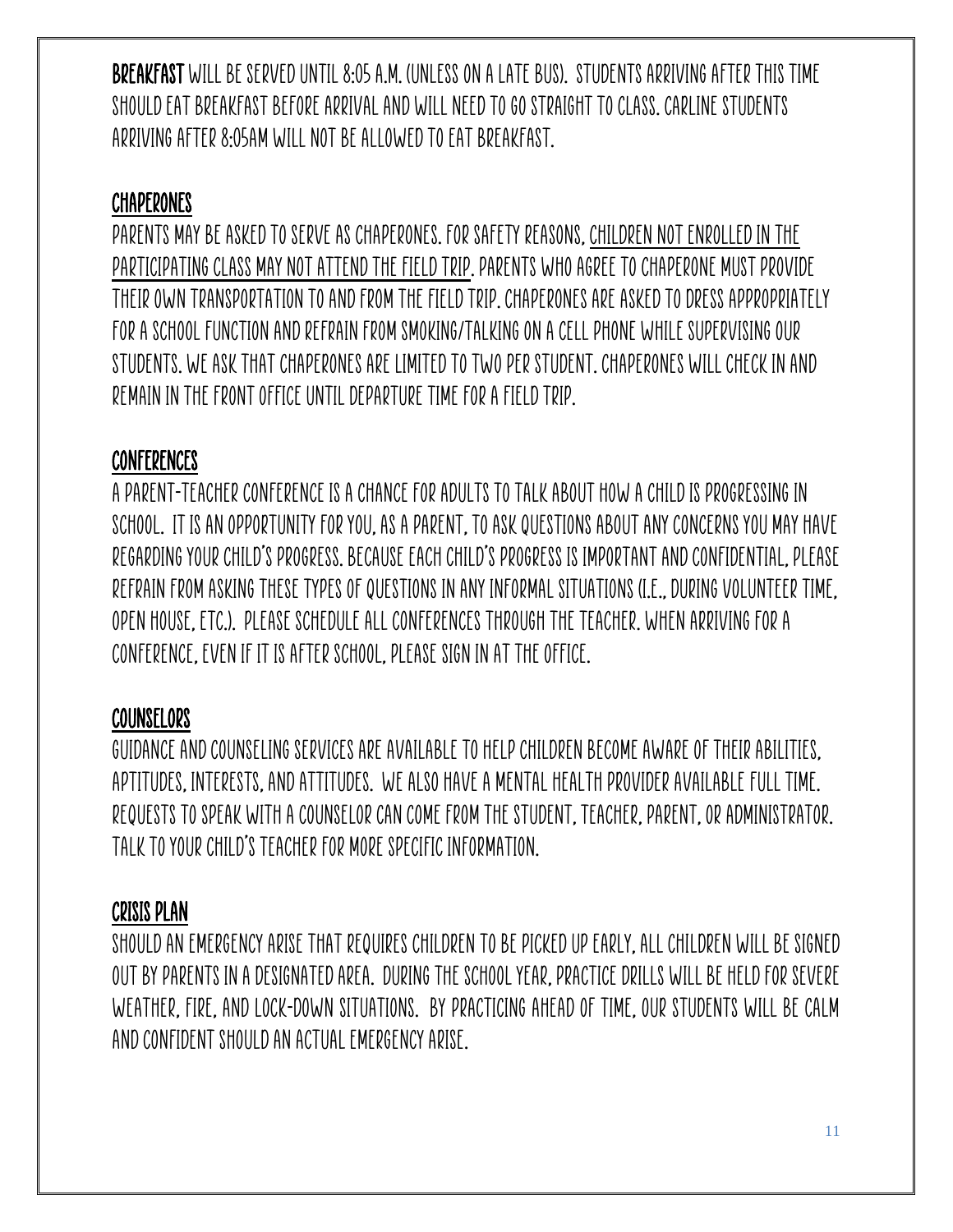## DISMISSAL

IT IS IMPERATIVE THAT ALL DISMISSAL PROCEDURES ARE FOLLOWED IN AN EFFORT TO CREATE A *SAFE ENVIRONMENT* for all students. As a reminder, only students who live in our immediate surrounding community are considered "walkers", all other students and parents must utilize the car line. All students identified as walkers will have address verification completed. Additionally, all parents picking up students from the car line must have the Front Office issued car tag that clearly identifies student's name. If any caregiver who is picking up the student does not have a name tag displayed, they will be asked to park in the designated areas and walk into the Front Office to follow checkout procedures and will wait until all carline students have been dismissed. Please remember that the safety of all students is our primary concern and we appreciate our cooperation in this important matter. No student will be dismissed from the carline.

#### KEY REMINDERS

- $\bullet$  THERE IS NO PARKING IN THE BUS LOOP BEGINNING AT 2:20 PM ENDING AT 4:00 PM. THIS AREA MUST remain clear as we work to safely load all students.
- $\bullet$  IF YOU ARE UNSURE AS TO WHETHER OR NOT YOUR CHILD QUALIFIES AS A "WALKER", WHEN UTILIZING St. Tammany Parish Transportation site a[t www.stpsb.org/transportation/](http://www.stpsb.org/transportation/) , input your address, and you will see this message "Eligible within walking distance."
- All students not considered a "walker" or a "bus rider" must utilize the carline.
- Parents may not pick up students directly from the front office. The front office may not be utilized as a waiting area for afternoon dismissal.
- Parents may not park in the designated faculty parking area to pick up children during dismissal.
- If you are in need of a new or additional car line tag, please contact the front office.
- DISMISSAL CHANGES MUST BE DONE IN PERSON OR BY A WRITTEN LETTER. NO EMAILS WILL BE ACCEPTED FOR A DISMISSAL CHANGE.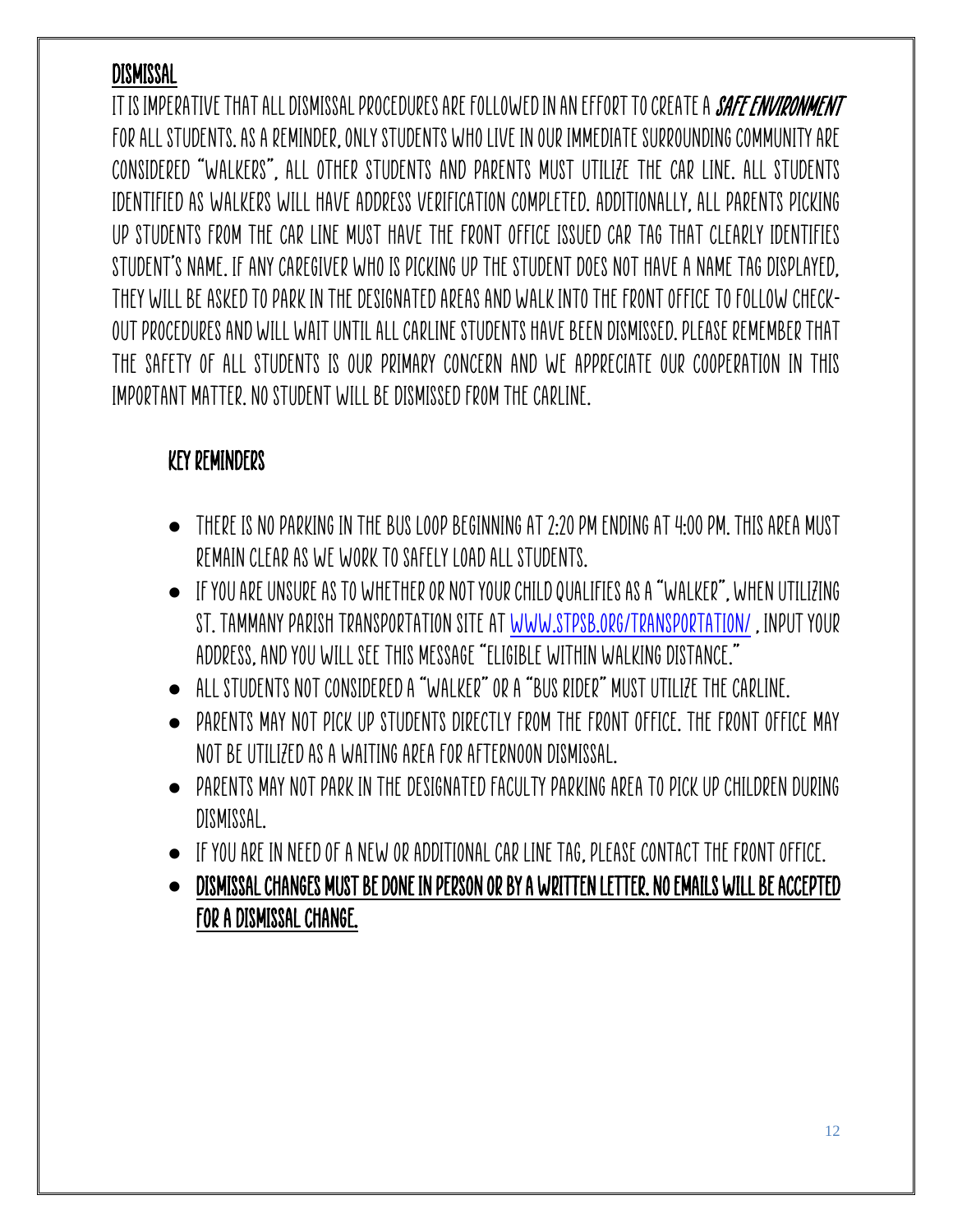## EMERGENCY CARD and CHECK OUT PROCEDURES

A current emergency card must be on file in the office for each child enrolled. The card must have local numbers listed with the names of people who can pick up a child when the need arises. Valid IDs must be presented at the front office to check out a student. Students will not be released at classroom doors. You must provide the school (teacher/bus driver) with any information regarding medical conditions that require special attention for your child, the name of the child's physician and hospital preference. It is your responsibility to fill out a new card if any information listed changes during the school year. At least one local number must be included. For the safety and security of our students, the last time a student can be checked out before final dismissal is 2:40 pm.

## EXTENDED EDUCATION PROGRAM (EEP)

The Extended Education Program (EEP) provides an on-site before and after school program at a reasonable cost for Abney Elementary School students. It is open from 6-8 a.m. and from 3-6 p.m. on any day that school is in session. This includes school half-days. EEP is closed during school holidays.

The program is located in the school cafeteria. Enrollment forms are available in the school office. For more information, call 645-9200.

## FIELD TRIPS

Field trips will be limited to one each semester and must be of educational value (unless approved by administration). Students not attending the field trip will be marked absent if not at school. Students will be placed into another classroom for the day with independent work to complete. If more than a few students stay behind, one teacher will stay behind with those students providing instruction for them. The teacher will also inform the office of the location of these students before leaving.

All students going on a field trip will be required to return to school with their class and must ride the bus with their class on a field trip. Students will not be allowed to leave the field trip with the parent.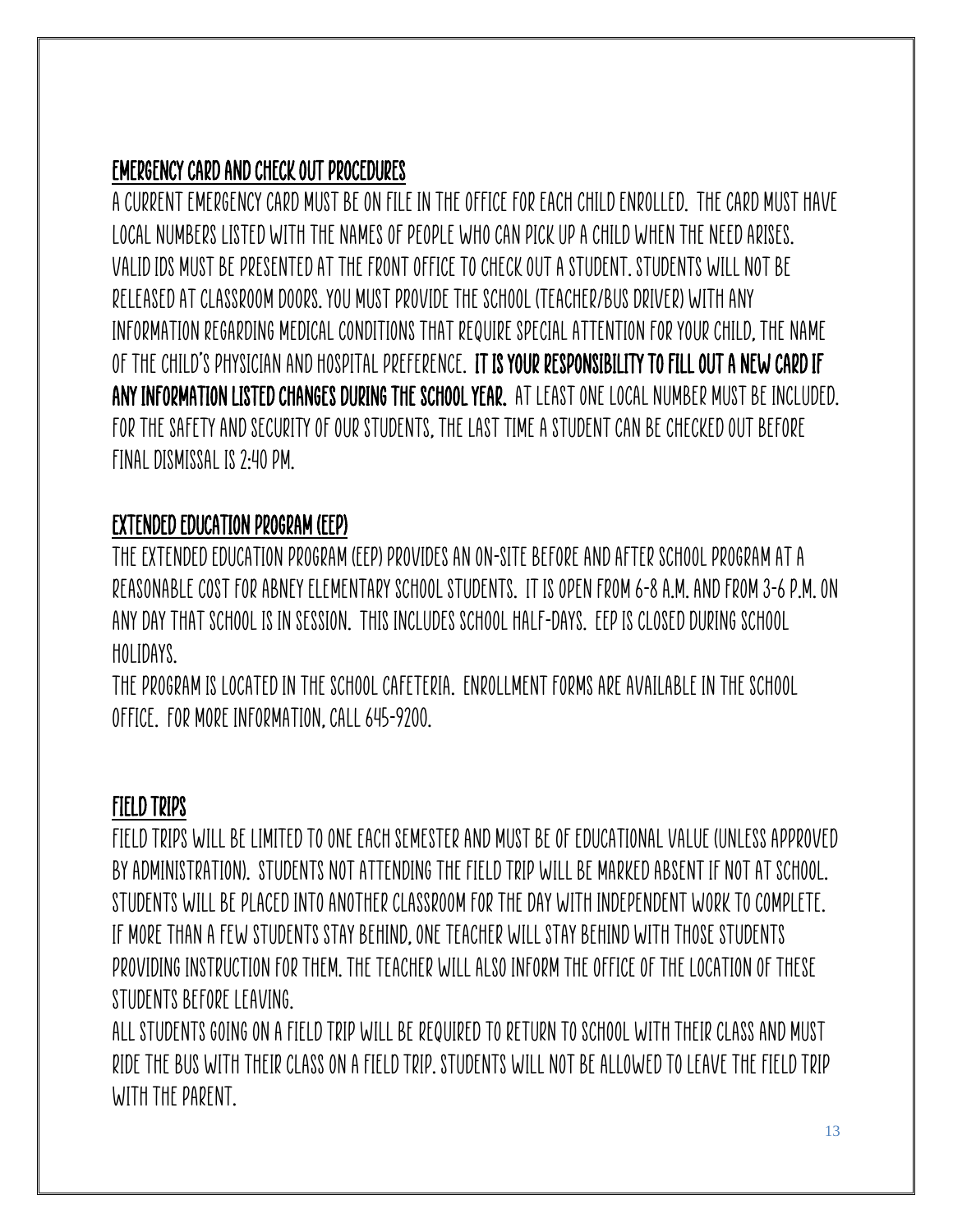## Students must have a signed permission slipand have paid any fees due in order to attend any field trip. Permission slips AND payment for field trips are due by the date on the field trip form. No late payments.

Lunches will be provided for all field trips by the cafeteria at the rate you normally pay for your child.

If inappropriate behavior is a problem, a parent/guardian may be asked to attend with the child.

Students should not bring any money with them ona field trip. Trips to the gift shop, etc. only causes difficulty in supervision, as well as possible hurt feelings of other students.



If your child becomes ill, we will contact you as soon as possible. Any injury to the head area will require an immediate phone call to the parent/guardian.

#### ILLNESS AT SCHOOL

FIRST AID ROOM

Students who are sent home from school due to vomiting or fever must wait 24 hours and be free of these illnesses before they can return to school. All handwritten excuse notes by parents or guardians must be submitted within 48 hours of the absence or they will not be accepted.

## MEDICATION AT SCHOOL

Students will NOT be allowed to have prescription drugs or over-the-counter drug in their possession at school. Personnel in the office cannot administer medication except under special circumstances for long-term health problems.

- 1. Written orders from a physician detailing the name of the drug, dosage, and time interval medication is to be taken must be provided on the appropriate form available in the school office.
- 2. Written request and permission from the parent or legal guardian of the student requesting that the school comply with the physician's order must be provided.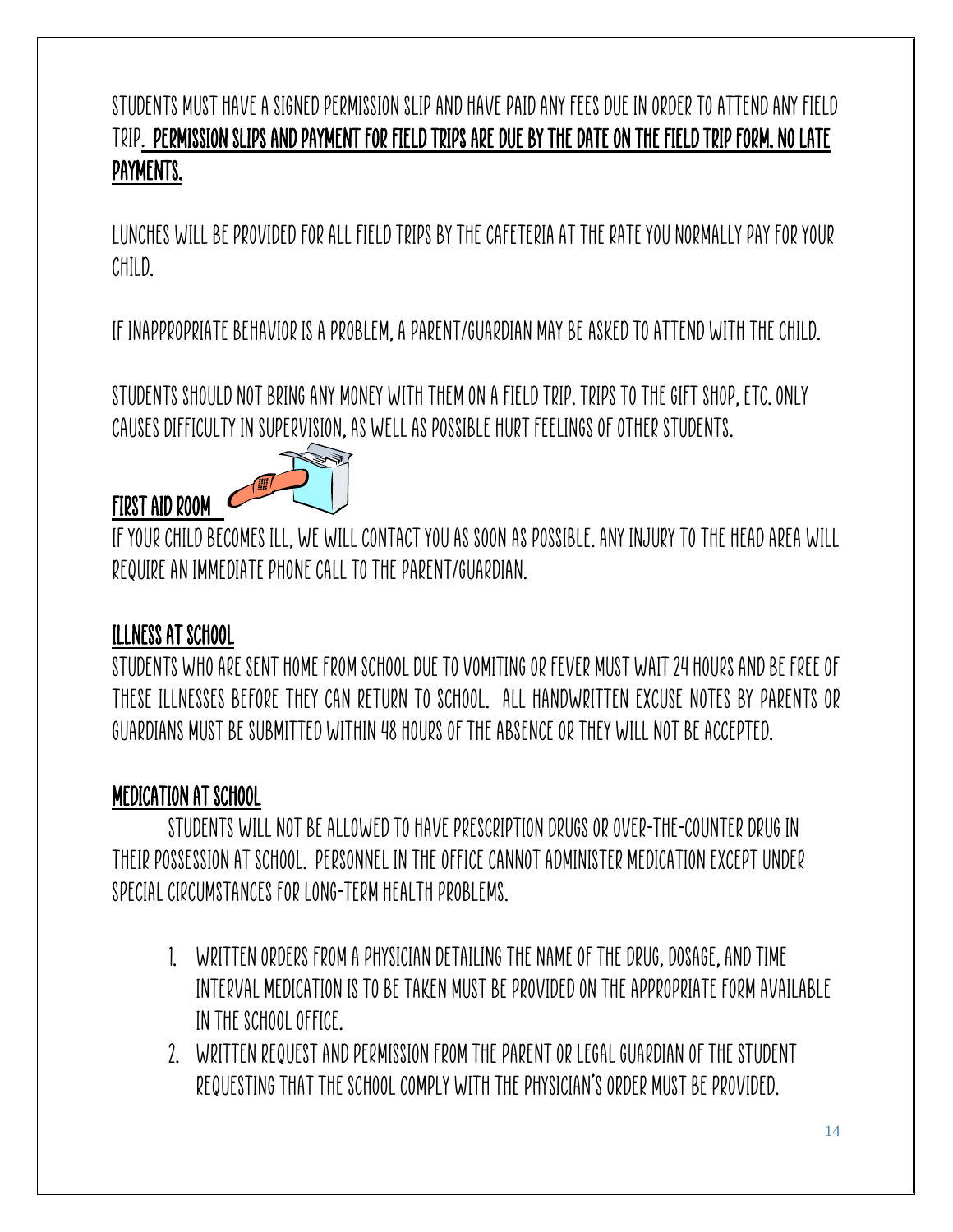- 3. Medication must be brought to school in a container appropriately labeled by the pharmacy or physician. A parent and a staff member must count medication together.
- 4. Each medication given will be recorded on a medication log, which includes the date, time, dosage, and signature of person giving medication. Please provide a picture to attach to medication log.
- 5. Students cannot bring their medication to school. AN ADULT MUST BRING THE STUDENT'S MEDICATIONS TO SCHOOL.
- 6. Please be sure to read the School Wellness letter for parents attached at the end of this handbook.

## HOMEWORK



Homework is a means of reviewing and reinforcing the lessons taught at school. Homework is also a way to help a student develop independent work habits.

- 1. Ask your child if he/she has homework. Homework is generally assigned every day except Friday or the day before a holiday.
- 2. Ask your child to show youthe homework assignment and to explain the completed work to you.
- 3. Set aside a regular time and place for homework.
- 4. Call your child's teacher when your child repeatedly has difficulty withthe assigned homework.

## LOOK-ALIKE ITEMS

Students who are discovered to have in their possession look-alike weapons (such as toy guns, toy knives, or anything that simulates a weapon) or look-alike drugs will receive the maximum disciplinary action. It is the responsibility of the parent or guardian to ensure that their child does not bring look-alike items to school.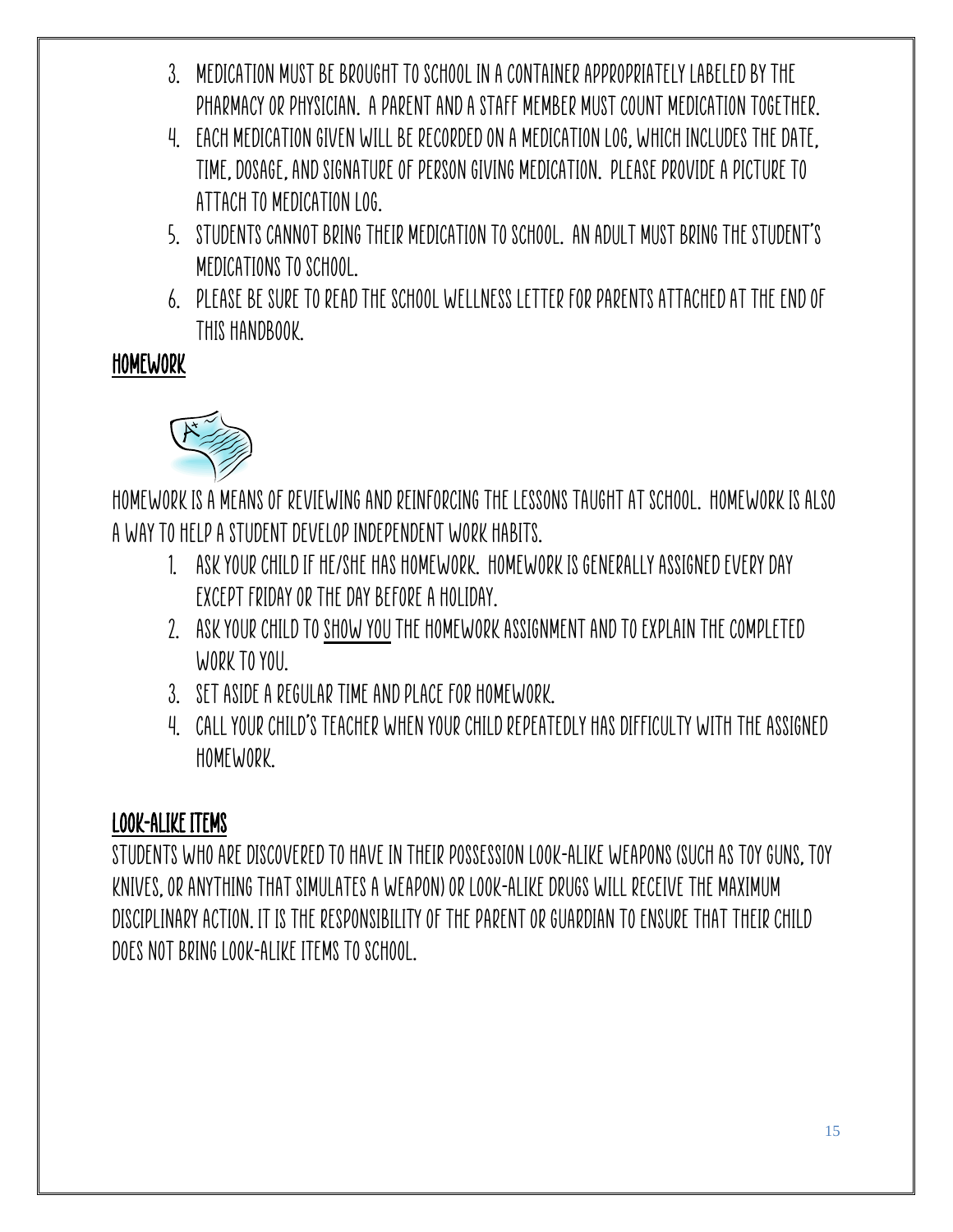## LOST ITEMS

The school is not responsible for lost or stolen items. Each student is responsible for his/her personal property. Students should only bring to school what is required for the day's activities. Students are encouraged to leave their valuables at home. Only items relevant to the curriculum should be brought to school.

No electronic devices of any kind (including cell phones), toys, or other distracting items are allowed at school. The teacher and/or principal will confiscate these items to prevent loss or damage. Parents must come to school to claim confiscated items.

PLEASE LABEL ALL ITEMS - INCLUDING COATS, SWEATERS, AND LUNCH BOXES. A LOST AND FOUND IS LOCATED outside the gym. At the end of the year, unclaimed items will be donated to charity.



Only two (2) parties per year are scheduled – winter and spring. The parties will be held on the last day of school preceding these breaks. The parties will last no more than one (1) hour. Parents are asked not to come during instructional time to set up. No food may be served before lunch. If a parent chooses to check the child out after the party, he/she must come to the front office to do so. All parents and visitors will be scanned in the office.

Halloween and Valentine's Day are not School Board celebrated holidays. If a class chooses to have a fall activity on October 31st, it must be instructional. Valentine's may be celebrated with a card exchange, but it should not be a party atmosphere.

Birthday parties can be celebrated in the classroom by sending a cupcake or small treat that can be shared at the end of the school day (after 2:00) with the class. Balloons or other party decorations are not permitted. Unless giving party invitations to ALL students in a class, we ask that invitations to private parties be mailed from home.

NO PARTY BUSES ARE ALLOWED TO PICK UP STUDENTS FROM SCHOOL.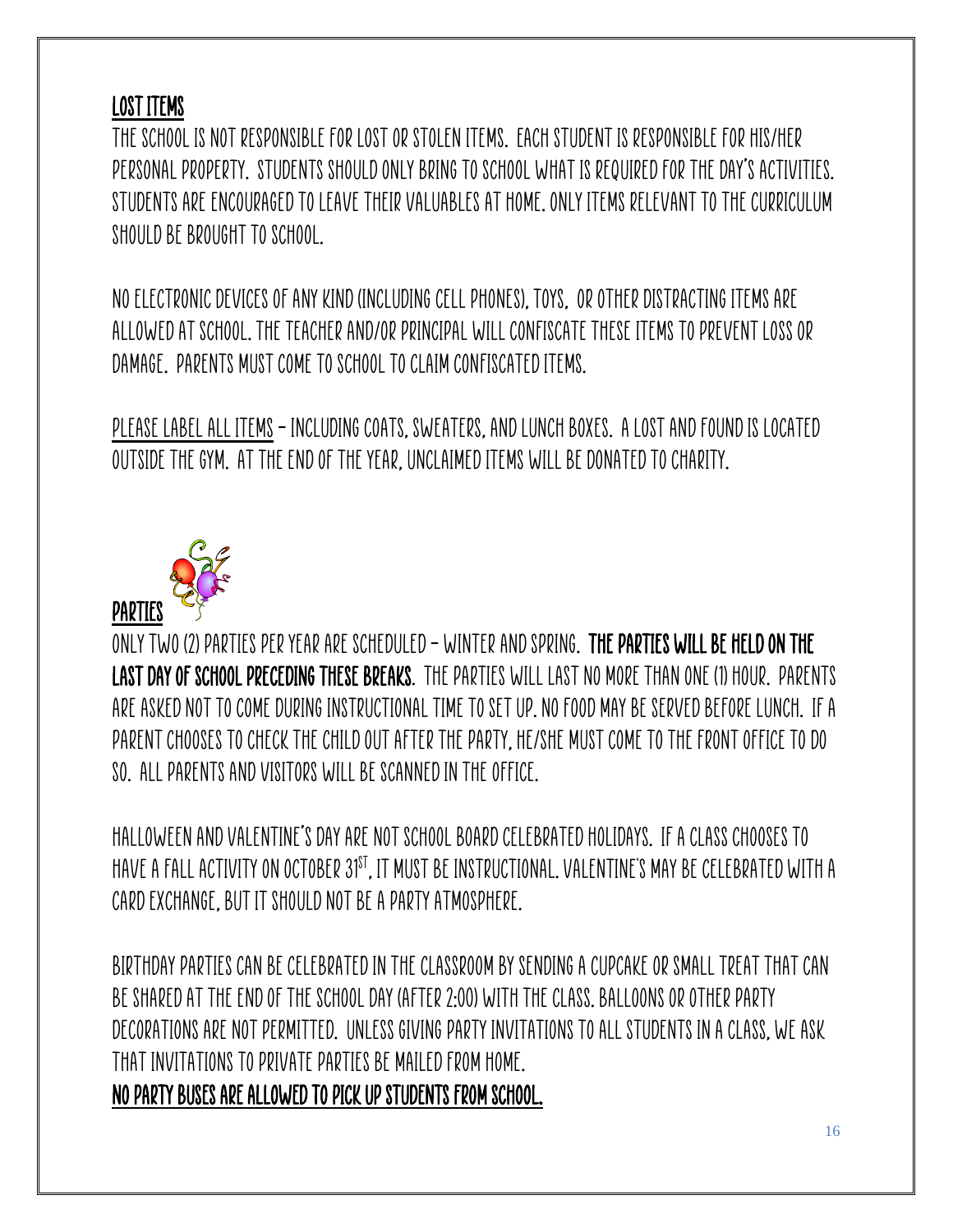#### PERSONNAL GROOMING

- $\bullet$   $\,$  NO UNNATURAL HAIR COLOR, WHETHER ON HUMAN OR SYNTHETIC HAIR, IS ALLOWED FOR MALE AND female students.
- Students should wear SOLIDcolored tights under shorts/skirts/dresses.
- Makeup is not allowed for any students.

#### OFFICE HOURS

SNACKS AND FOOD

The office is open each day from 7:45a.m. to 4:10 p.m.



Snacks are only allowed in classrooms at the teacher's designated snack time. Items not allowed as snacks are carbonated drinks, sunflower seeds and ramen noodles. Candy (including suckers) and Gum are not allowed for any reason (including a reward incentive). Snacks will not be allowed into the cafeteria or taken onto the playground after lunch.

## SCHOOL BUILDING LEVEL COMMITTEE

The School Building Level Committee (SBLC) is comprised of various school staff members and may include an administrator, counselor, resource helping teacher, referring teacher, and other appropriate personnel. When a student has any specific concern(s), a conference is held between the teacher and the parent. Specific concerns are documented and the classroom teacher will implement appropriate interventions. If the interventions are not successful, a meeting is held with the parent invited. At the SBLC meeting, the committee reviews all information and makes additional recommendations for interventions and/or screenings.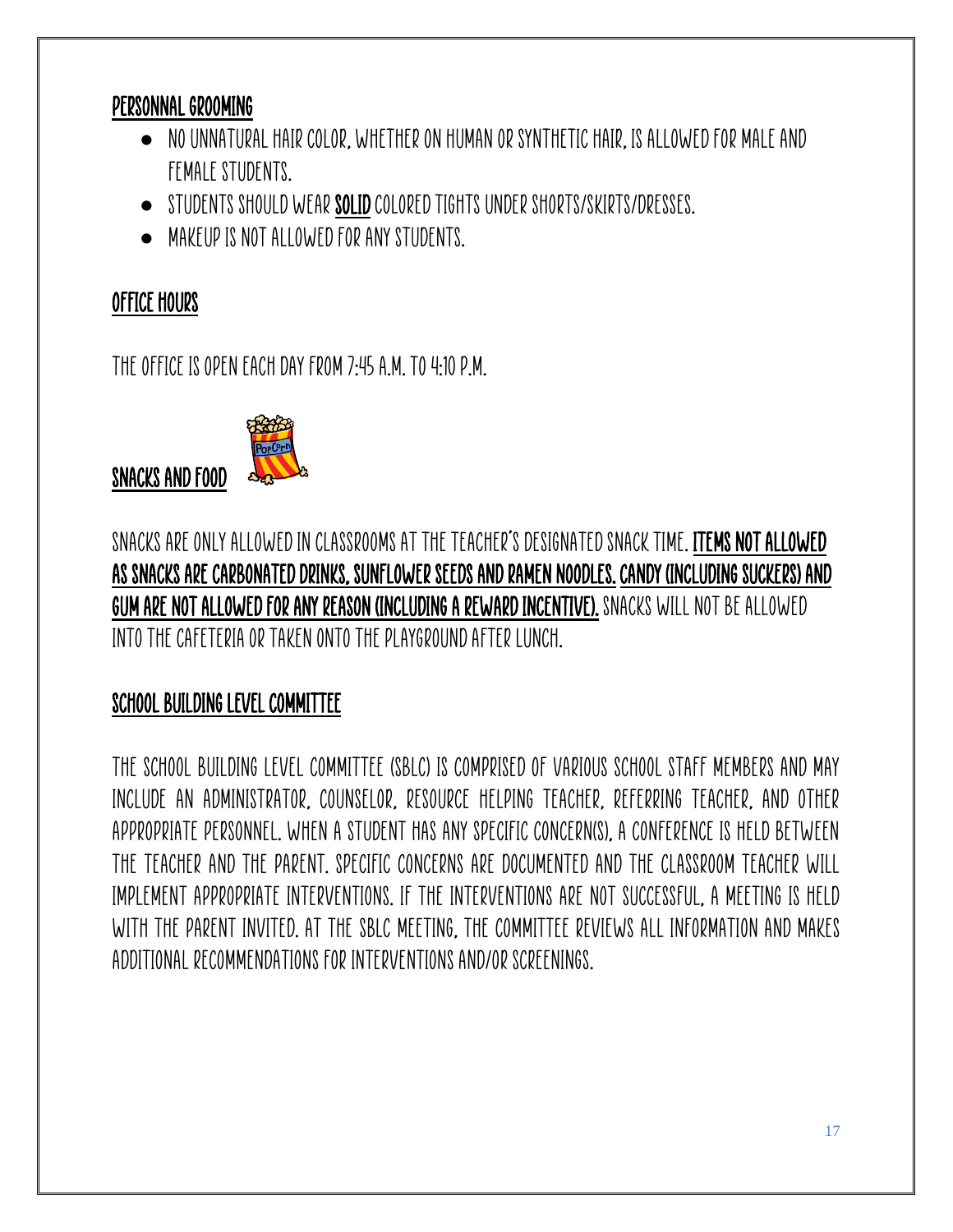#### SEXUAL ABUSE PREVENTION EDUCATION AND REPORTING PROGRAM

As mandated by the St. Tammany Parish School Board, students in grades K-8 will receive instruction on the topic of Child Sexual Abuse Prevention, Education, and Reporting. All materials used in the instruction, may be previewed by contacting the school administration. We also encourage you to talk with your child about this topic as well as other general safety issues.

#### SLIME

STUDENTS MAY NOT BRING SLIME OR ANY ITEM OF THIS TYPE TO SCHOOL.

#### TEXTBOOKS/Chromebooks



Students are responsible for the care and use of textbooks. In the event a textbook is lost or misplaced, the student will be responsible. Damages other than normal wear from usage will be assessed.

#### STUDENT FEES

.

All students are requested to pay \$10.00 for school supplies and materials. The fee may be paid with cash or check payable to Abney Elementary. Please send each child's fee money in the labeled envelope that will be in the First Day of School packet, as each teacher keeps a separate list of students who have paid in their class. The money may be used for the following:

- 1. Weekly Reader or Scholasticmagazines
- 2. Some art supplies
- 3. Duplication of instructional materials
- 4. Educational programs for student enrichment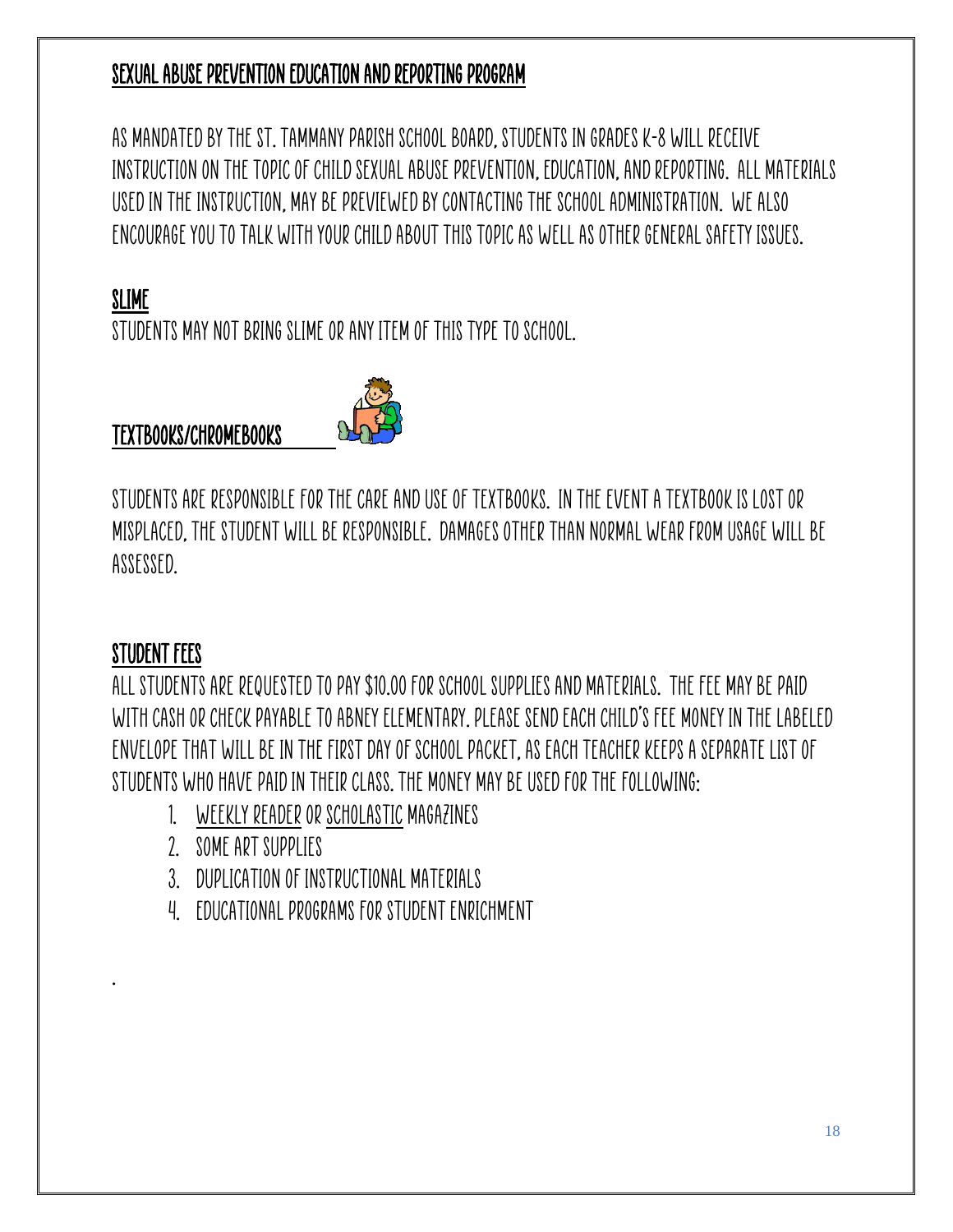

#### TRANSPORTATION HOME

Any change in transportation home requires a note requesting the change including a telephone contact number. The note should be given to the teacher, and then sent to the office for approval. We need this for verification. For safety and security concerns, transportation changes CANNOT be made over the phone, email or fax and MUST be made prior to 2:45 PM.

#### VISITORS AND VOLUNTEERS

For the safety of our students, all visitors must check in at the front office upon arrival at school for a pass. All visitors to the campus must present a valid driver's license or a picture ID for scanning. Parents must make an appointment with the teacher in advance to a visit to the classroom. Our goal is to maximize instructional time for learning. Any parent or visitor in the hallways without a pass during the school day, will be asked to please report back to the office.

PTA and other volunteers will wear an Abney ID badge when on campus. They will also be asked not to interrupt instructional time when on campus.Visitors and volunteers will be under the supervision of the teacher at all times.

Parents are encouraged to help in our classrooms and our school and can volunteer for a variety of ways. Meet and Greet or Conference Night is a great time to let your child's teacher know that you are interested in becoming an Abney volunteer.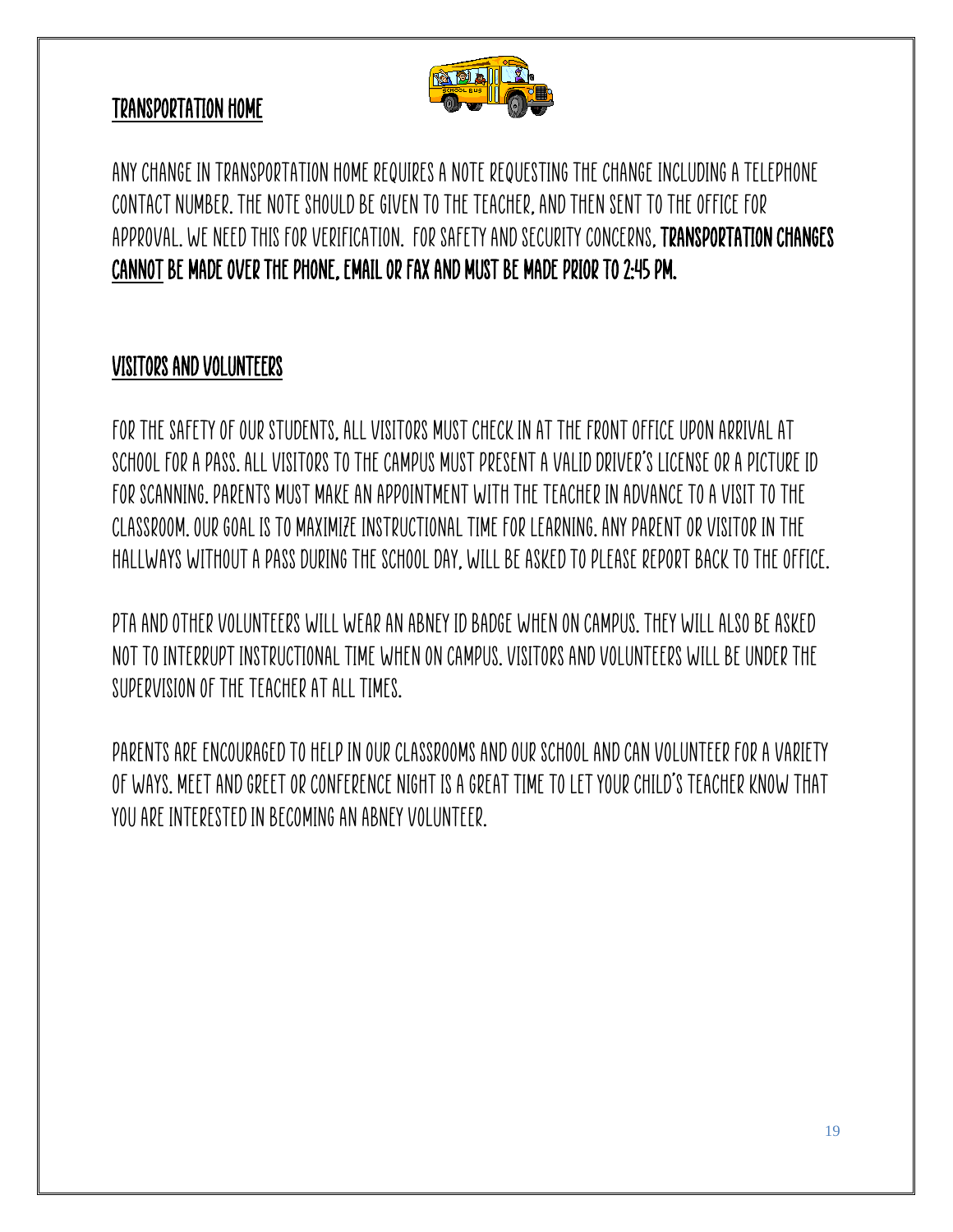#### St. Tammany Parish Public Schools TITLE I Parents' Right to Know Parent and Family Engagement Best Practices

#### PARENTS' RIGHT TO KNOW

The Every Student Succeeds Act (ESSA) requires school districts to inform parents and families about their right to receive information on the professional qualifications of their children's teachers.

#### Parents and families have the right to know:

- Whether all employed personnel have met state qualification and licensing criteria for the position they hold within the school
- If any personnel is employed under provisional status where state qualification or licensing criteria have been waived
- All college degrees and general areas of certification held by teachers, and qualifications of the paraprofessionals
- $\bullet$  WHETHER THEIR CHILD RECEIVES SERVICES BY PARAPROFESSIONALS AND THEIR QUALIFICATIONS

#### Teacher Certification/Degree Information can be verified a[t www.teachlouisiana.net](http://www.teachlouisiana.net/)

## PARENT AND FAMILY ENGAGEMENT BEST PRACTICES

ST. TAMMANY PARISH PUBLIC SCHOOL SYSTEM BELIEVES THAT PARENT AND FAMILY ENGAGEMENT (PFE) IS IMPORTANT FOR CHILDREN TO ACHIEVE success. Parents and families are key partners with the schools. PFE includes programs, services, and activities at the school and district level.

| <b>DISTRICT RESPONSIBILITIES</b>                                                                                                                                                                                                                                                                                                                                                                                                                                                                                                                                                                               | SCHOOL RESPONSIBILITIES                                                                                                                                                                                                                                                                                                                                                                                                                                                                                                                                                                                                                                                                                                                                  |
|----------------------------------------------------------------------------------------------------------------------------------------------------------------------------------------------------------------------------------------------------------------------------------------------------------------------------------------------------------------------------------------------------------------------------------------------------------------------------------------------------------------------------------------------------------------------------------------------------------------|----------------------------------------------------------------------------------------------------------------------------------------------------------------------------------------------------------------------------------------------------------------------------------------------------------------------------------------------------------------------------------------------------------------------------------------------------------------------------------------------------------------------------------------------------------------------------------------------------------------------------------------------------------------------------------------------------------------------------------------------------------|
| INVOLVE FAMILIES IN DEVELOPING AND REVIEWING THE DISTRICT'S PFE<br>PLAN<br>• HOLD YEARLY FEDERAL PROGRAMS, PFE STAKEHOLDERS', AND PFE<br>ACTIVITY PLANNING MEETINGS<br>SUPPORT STPPS TITLE I SCHOOLS IN PLANNING AND CARRYING OUT THEIR<br>PFE ACTIVITIES<br>ANNUALLY REVIEW AND MONITOR PFE ACTIVITIES AND SCHOOL-WIDE<br>PROGRAMS OUTLINED IN THE SCHOOL IMPROVEMENT PLANS<br>PROVIDE A TITLE I PFE RESOURCE PAGE AND PRESENTATIONS FOR<br>SCHOOL PERSONNEL USE<br>DEVELOP TITLE I PFE SURVEY TO EVALUATE PFE PLANS AND USE<br>RESULTS TO PLAN FUTURE PFE PROGRAMS AND ADJUST PFE POLICIES<br>AND PROCEDURES | INVITE PARENTS TO A SCHOOL MEETING HIGHLIGHTING THEIR SCHOOL'S<br>EDUCATIONAL PROGRAMS, CURRICULUM, AND PFE OPPORTUNITIES<br>OFFER PFE ACTIVITIES AT VARIOUS TIMES WHICH SUPPORT LEARNING<br>GOALS AT HOME<br>INVOLVE PARENTS IN THE PLANNING, REVIEW, AND IMPLEMENTATION OF<br>PFE PROGRAMS<br>PROVIDE PARENTS WITH TIMELY INFORMATION ABOUT THE SCHOOL PFE<br>POLICY<br>PROVIDE FAMILIES WITH OPPORTUNITIES TO VOLUNTEER, PARTICIPATE,<br>AND OBSERVE IN THE SCHOOL AND CLASSROOM<br>MAINTAIN 2-WAY COMMUNICATION WITH FAMILIES<br>PROVIDE EACH STUDENT WITH THE COMPACT FOR STUDENT SUCCESS<br>OUTLINING RESPONSIBILITIES OF STUDENTS, PARENTS, AND TEACHERS IN<br>THE EDUCATIONAL PROCESS<br>SUPPORT ALL STUDENTS IN THEIR EFFORT TO ACHIEVE SUCCESS |